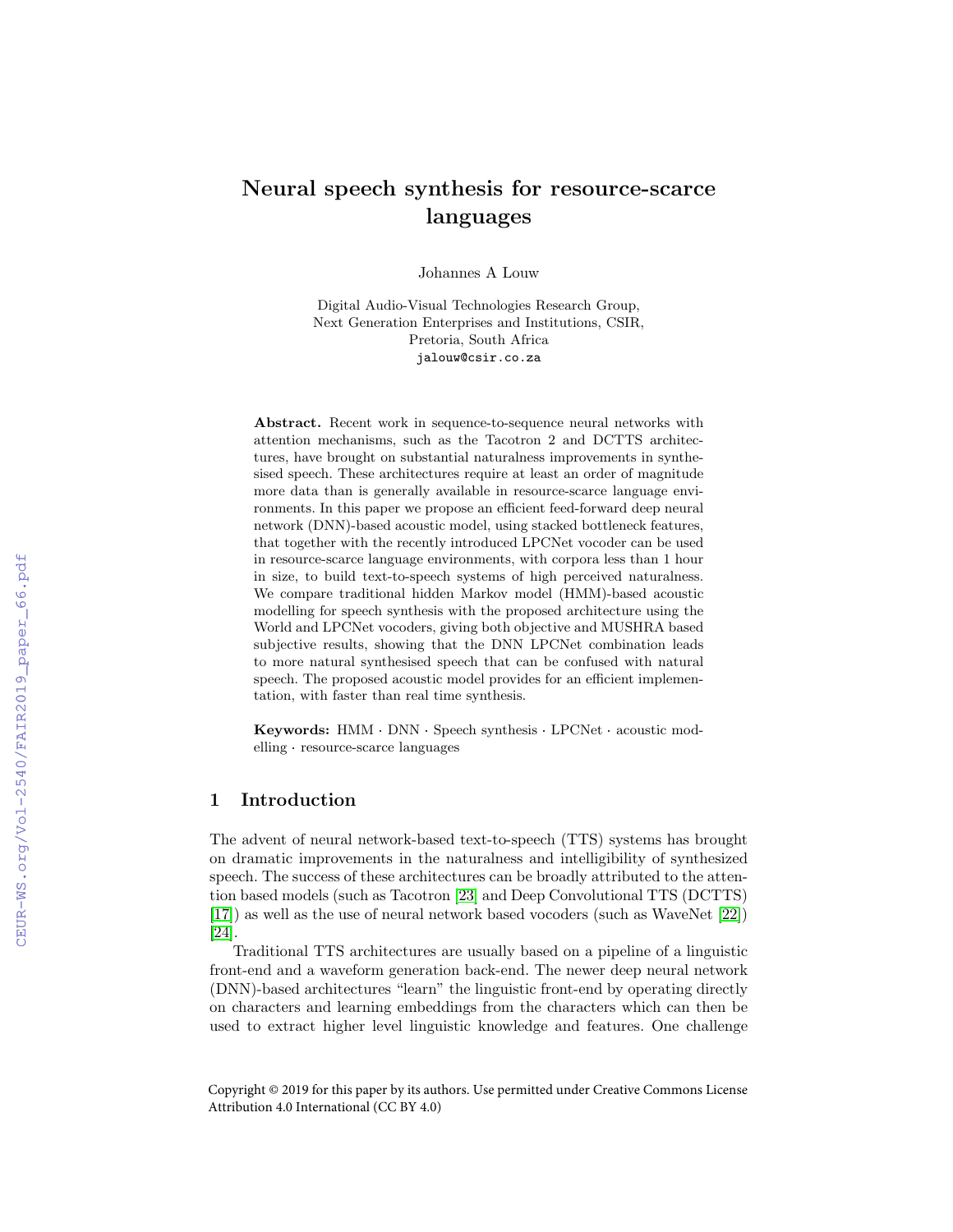of this approach is the data requirements in that the traditional hand-crafted features need to be learned from the data. The baseline Tacotron system has been trained with 40 hours of text and audio pairs [\[3\]](#page-11-0). These end-to-end architectures also perform poorly on non-alphabetic-, or pitch accent and tone-based languages (for example Japanese and Chinese) in comparison to architectures with a traditional linguistic front-end [\[4\]](#page-11-1). Another major challenge of the end-toend architectures are the computational requirements that need to be taken into consideration, for example the Tacotron 2 architecture [\[14\]](#page-11-2) takes on average 234 hours<sup>[1](#page-1-0)</sup> to train whilst the WaveGlow vocoder [\[14\]](#page-11-2) takes on average  $768 \text{ hours}^1$ to train.

For most world languages there are no high quality, single speaker, recorded corpora available which will satisfy the data requirements of end-to-end TTS systems. There are attempts at creating large corpora from found data, such as the CMU Wilderness Multilingual Speech Dataset $[1]$ , but these datasets are usually of a lesser quality in that there are multiple speakers and they may contain background noise.

In this work we aim to develop a DNN-based speech synthesis architecture that can at the very least exceed the quality of hidden Markov model (HMM) based approaches as generally used for resource-scarce languages. The goal is an architecture with low computational costs (in terms of training and synthesis time) which can be trained with relatively low data requirements. Our focus is only on the acoustic modelling. The organisation of the paper is as follows: in Section [2](#page-1-1) we give the two acoustic models used in this work, while in Section [3](#page-3-0) we give the two vocoders used in this work. Section [4](#page-4-0) details our experiments and results, and lastly a discussion and conclusion is presented in Section [5.](#page-10-0)

# <span id="page-1-1"></span>2 Statistical Parametric Speech Synthesis

Concatenative synthesis, where units of speech from a recorded database are concatenated to form the target utterance, had been the commercially dominant TTS technology since the late 1990s. The size of the recorded databases for commercial systems contained over 100 hours of recorded speech [\[2\]](#page-11-4). From 2005 on-wards statistical parametric speech synthesis (SPSS) systems (which include HMM- and later DNN-based systems) have been steadily adopted after the success shown by HMM-based systems [\[7\]](#page-11-5). A SPSS system can simply be described as a model that can generate speech parameters, given an input target specification, from a statistical model (usually learned) of said speech parameters.

In the next sections we briefly described the two models used for acoustic modelling in this work.

### 2.1 HMM-Based Synthesis

Most HMM-based synthesizer implementations in the literature are based on the HMM-based Speech Synthesis System (HTS) [\[33\]](#page-13-0), which is in fact a hidden semi-

<span id="page-1-0"></span> $^1$ [https://github.com/NVIDIA/DeepLearningExamples/tree/master/PyTorch/](https://github.com/NVIDIA/DeepLearningExamples/tree/master/PyTorch/\SpeechSynthesis/Tacotron2#expected-training-time) [\SpeechSynthesis/Tacotron2#expected-training-time](https://github.com/NVIDIA/DeepLearningExamples/tree/master/PyTorch/\SpeechSynthesis/Tacotron2#expected-training-time)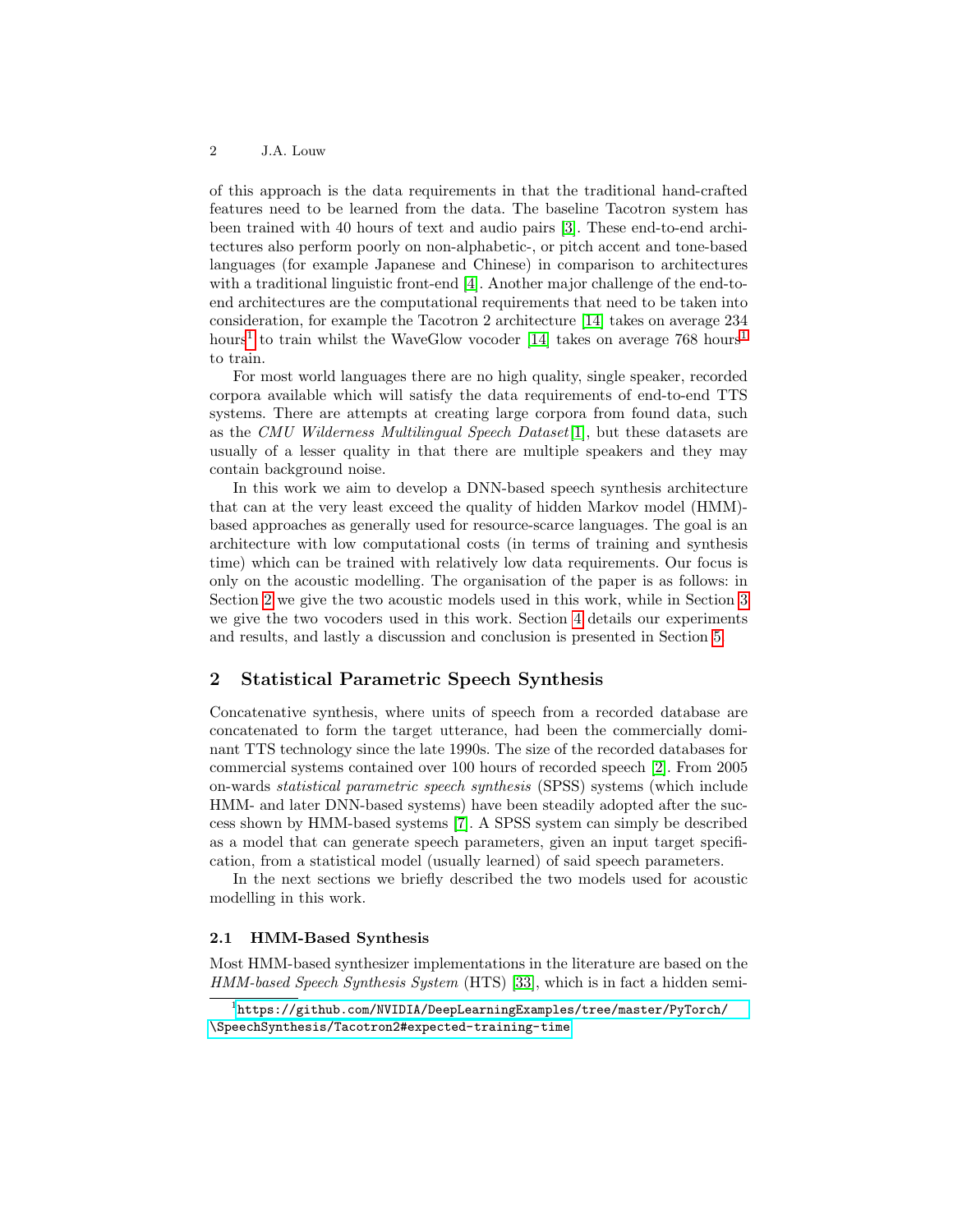Markov model (HSMM) because an explicit duration model is used for state duration determination. The full working of the HTS HMM-based synthesizer is out of the scope of this paper, but interested readers can see [\[28\]](#page-12-0) and [\[18\]](#page-12-1) for a detailed handling of the subject. In the next section we will highlight the parts that are important to the context of this paper, framed in terms of the training and synthesis parts of an HTS HMM-based synthesizer.

Training Speech features are extracted by a vocoder. A linguistic description is generated by the TTS front-end, this describes each phoneme, syllable, word and phrase in terms of it's context within the utterance (the generally used set of descriptors are given in [\[18\]](#page-12-1)). A baseline monophone model is estimated, after which this model is used to estimate a context-dependent HSMM (using the linguistic description). A decision tree is generated by clustering the different contexts and then the HMM states of the leaf nodes are shared (to overcome the problem of data sparsity due to the modelling of the full contexts). State durations are modelled by a multivariate Gaussian distribution from the aligned linguistic descriptions.

Synthesis The synthesis procedure is then as follows: the input target text is converted to a linguistic description by the TTS front-end. The state duration decision tree is traversed to get the state durations for each full context label as it is in the linguistic description. The speech parameter decision tree(s) are traversed to get the HMM states for the linguistic description, these are then concatenated to form the HMM target sequence.

<span id="page-2-0"></span>Parameter Generation With the state durations and the HMM target sequence the parameters can be generated simply as the means and variances of each HMM state (most likely observation is the mean of the Gaussian in that state) with the duration specifying the number of frames generated per HMM state. The maximum likelihood parameter generation (MLPG) [\[19\]](#page-12-2) algorithm is then used to smooth the generated parameter sequence between the frames. The smoothed generated parameters are then fed back into the vocoder in order to generate the speech waveform.

### 2.2 DNN-Based Synthesis

In this work our goal is to define an acoustic model which can be used for resource-scarce languages and with low computational overhead. We opted for a basic feed-forward neural network (FFNN) as was used in [\[32\]](#page-12-3) but with added stacked bottleneck features as was implemented in [\[25\]](#page-12-4). The architecture is shown in figure [1.](#page-3-1)

The scheme consists of two acoustic models, one for predicting the bottleneck features (bottleneck model, on the left in Fig. [1\)](#page-3-1) and one for prediction of the acoustic features (acoustic model, on the right in Fig. [1\)](#page-3-1). The bottleneck model is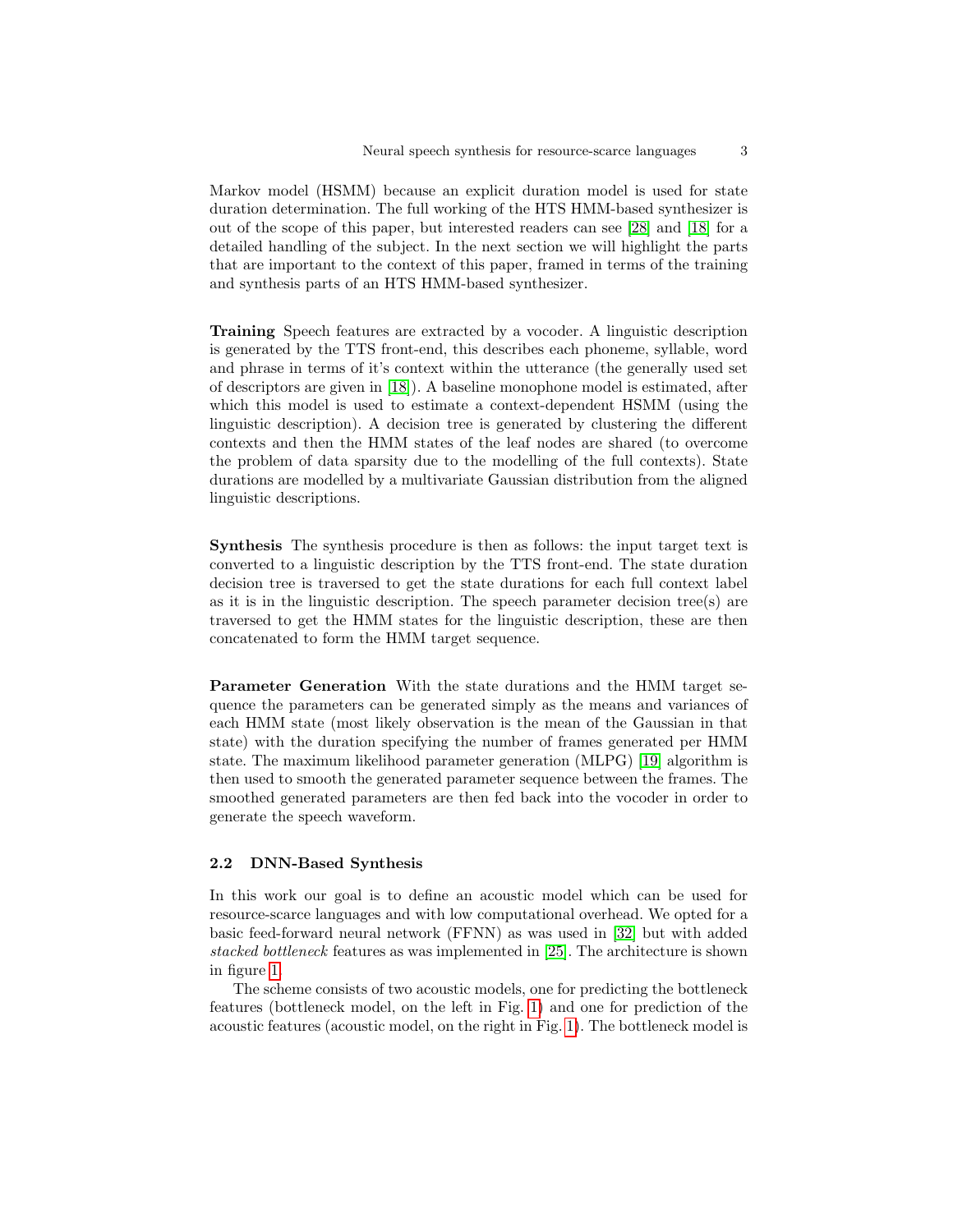

<span id="page-3-1"></span>Fig. 1. A stacked bottleneck feed-forward acoustic model. On the left is the bottleneck model, and on the right the acoustic model.

trained as a normal FFNN, but with one bottleneck layer that forces the network to learn an efficient representation of the linguistic to acoustic mapping. During synthesis time the bottleneck model is used to generate a *linguistic-acoustic* context feature of the surrounding linguistic full context labels of the input to the acoustic model, thereby overcoming the context-independent frame modelling limitation of a FFNN. The network is forced to to take the surrounding contexts into account when predicting the acoustic features. The predicted features are also smoothed with the MLPG algorithm as is done for HMM-based synthesis (Section [2.1\)](#page-2-0) before being passed to a vocoder for synthesis.

## <span id="page-3-0"></span>3 Vocoders

The parametric speech model in a SPSS system is represented by a vocoder (voice  $+$  encoder), which can extract parametric features describing the speech signal, which in turn are used by the SPSS system to statistically model the features. Different vocoders employ different parametric models of speech, but the important point is that it is reversible, i.e. the vocoder extracts the features, which are modelled by the SPSS system, which can generate new features based on an input target, which can then be converted back into speech by the vocoder.

In [\[34\]](#page-13-1) Zen et al. identified the vocoding component of an SPSS system as a major factor that degrades the quality of synthesized speech. This is especially pronounced for resource-scarce corpora due to the inability of the acoustic model to learn a representative statistical distribution of the vocoded speech features because of the data sparsity problem.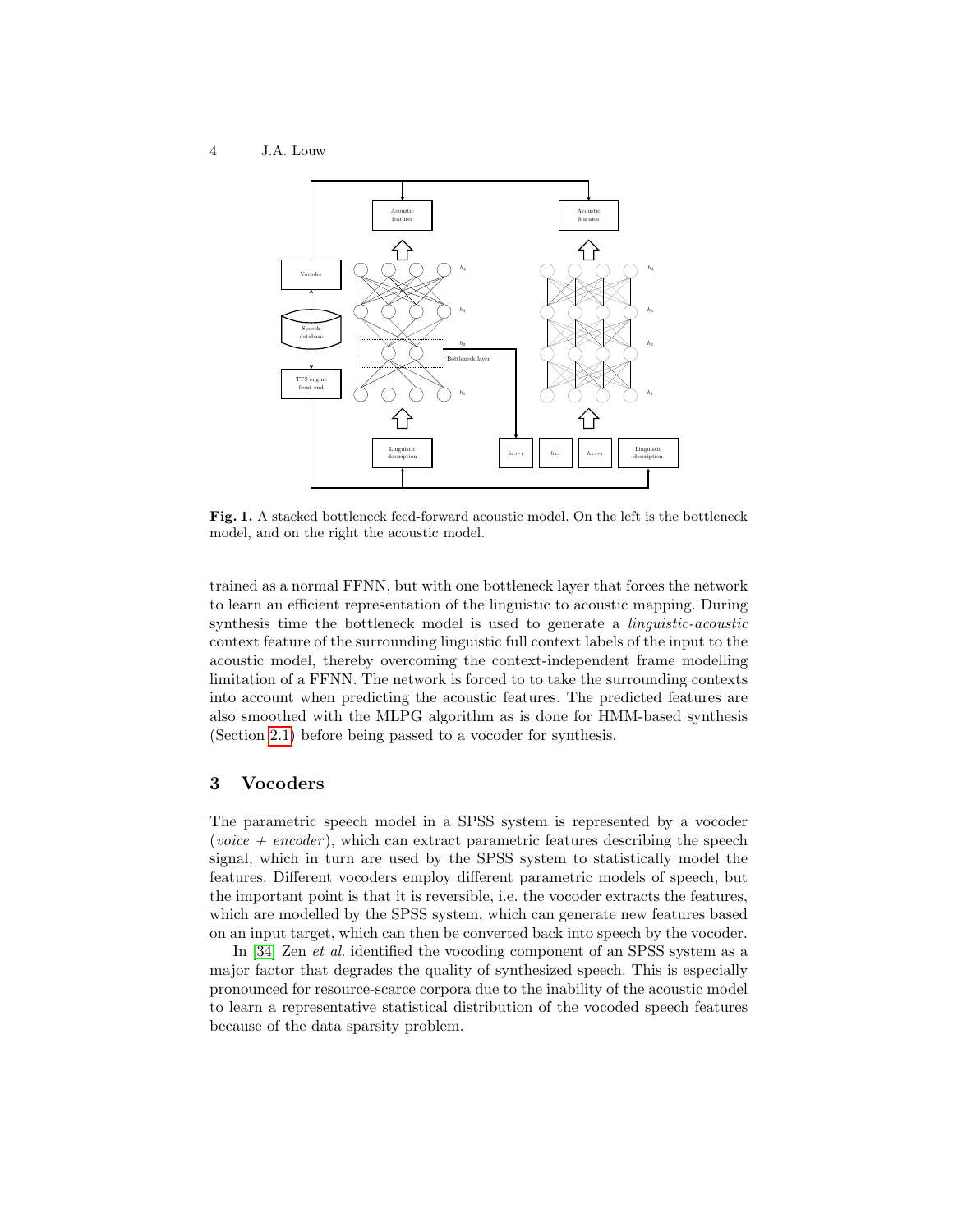In this work we compare the *World* [\[12\]](#page-11-6) vocoder, the current state-of-theart in terms of conventional digital signal processing (DSP) based vocoders, and the recently introduced efficient neural vocoder called LPCNet [\[20](#page-12-5)[,21\]](#page-12-6), in a resource-scarce setting. In the next sections we give a brief description of these two vocoders.

#### 3.1 World

In the World vocoder speech is represented as a traditional source-filter model [\[16\]](#page-11-7) for speech production, where for each frame of speech a spectral envelope, an *aperiodicity estimation* and an *excitation* (fundamental frequency  $f_0$ ) are extracted. These three components combined give a complete parameterization of a frame of speech. The extraction and synthesis process happens with traditional DSP techniques.

### 3.2 LPCNet

LPCNet is a variant of WaveRNN [\[6\]](#page-11-8), where instead of employing a neural network for the full speech spectrum (vocal source signal) modelling (like WaveRNN) it uses conventional signal processing. The spectral features are still predicted by a neural network. This change has a dramatic improvement in runtime computational requirements, being  $5\times$  faster than real time on a 2.4 GHz Intel Broadwell architecture (whilst requiring only 20% of the CPU) [\[20\]](#page-12-5). The features extracted per frame of speech by LPCNet are: an 18-th order Barkscale spectral envelope, pitch period and pitch correlation. The neural network in the LPCNet vocoder can be trained on found data, thereby relieving a speech synthesis acoustic model of its stringent data requirements.

# <span id="page-4-0"></span>4 Experimental Setup

### 4.1 Data

The data used in this work is a subset of an in-house single speaker Afrikaans female TTS corpus of duration 12:08:15.89. The corpus was recorded in a professional studio at a 44.1 kHz sampling rate with 16 bits precision. The subset used are recordings of the text of the Lwazi II Afrikaans TTS Corpus [\[13\]](#page-11-9), consisting of 763 utterances of duration 00:56:30.29. The utterances were randomly split into 715 utterances for training (00:53:12.09), 38 utterances for validation  $(00:02:37.99)$  and 10 utterances for testing  $(00:00:40.21)$ . All audio was downsampled to 16 kHz at 16 bits per sample and each utterance was normalised to the average power level of the subset (the 763 utterances).

<span id="page-4-1"></span>Linguistic Descriptions The text annotations were tokenized and normalised with the Speect TTS engine front-end [\[10\]](#page-11-10). The linguistic descriptions of each utterance was also extracted using Speect. The set of linguistic descriptions were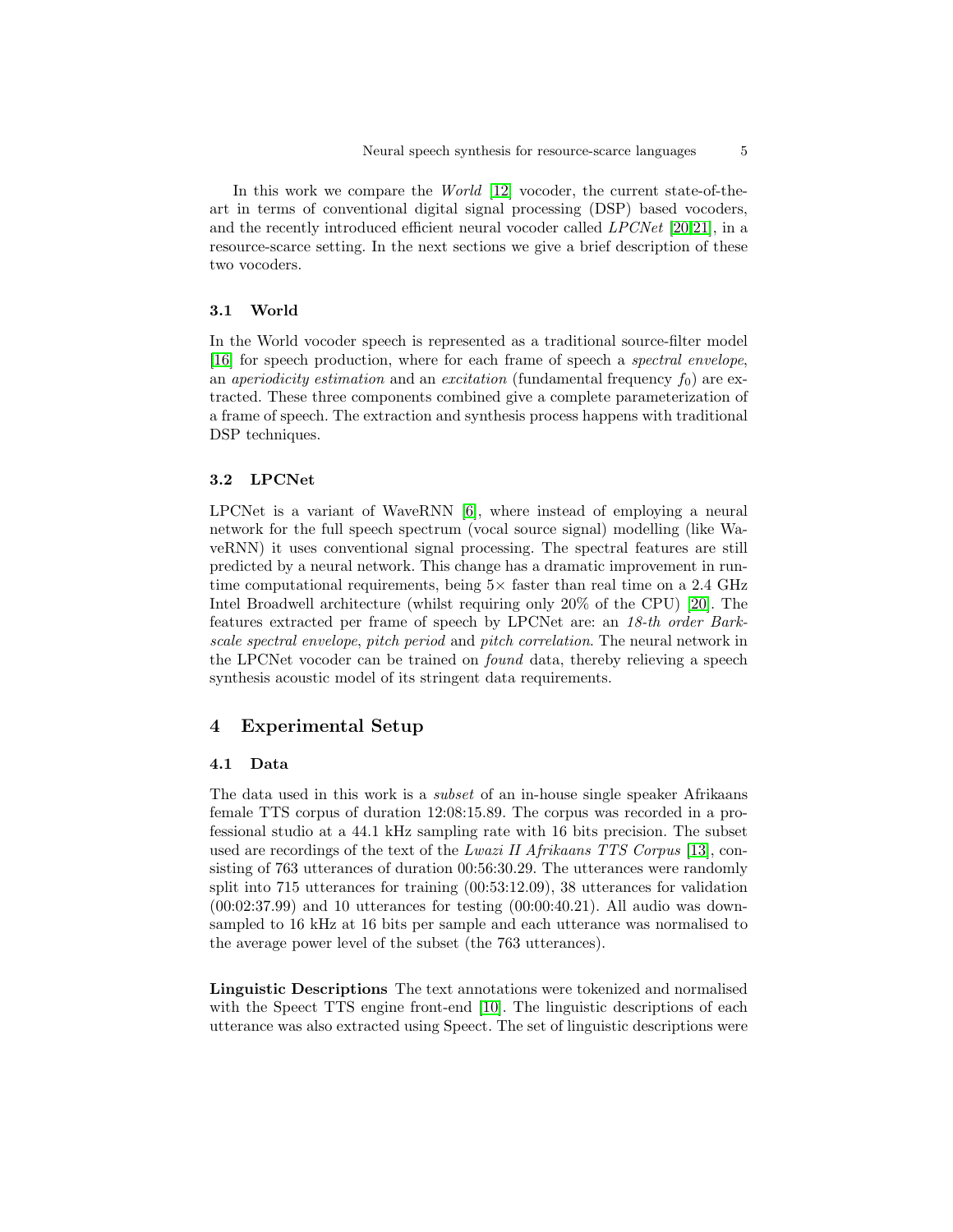the same as defined in [\[18\]](#page-12-1), except for syllable stress, accent and ToBI (Tones and Break Indices) [\[15\]](#page-11-11) tones which were not included due to it most probably not being available in resource-scarce settings.

Speect creates the pronunciation dictionaries which were used to force-align the linguistic descriptions and audio with the HTK toolkit [\[30\]](#page-12-7) at a resolution of 10ms. A silence state was added between all words in order to capture any potential pauses in the recorded database which were not specifically annotated in the text with punctuation marks (this has been shown to improve the alignments [\[11\]](#page-11-12), especially on small corpora). The alignments were done on a phone level for HMM-based synthesis and on a state level for DNN-based synthesis.

Acoustic Features Acoustic features for the corpus were extracted using the World and LPCNet vocoders. Both the World and LPCNet features were extracted at their default frame rates, which are 5ms and 10ms respectively. The spectral envelope extracted with the World vocoder was modelled with 60-th order (including energy) Mel-cepstral coefficients as follows:

$$
H(z) = exp\sum_{m=0}^{M} c_{\alpha}(m)\tilde{z}^{-m}
$$
 (1)

where  $\tilde{z}^{-1}$  is the first order all-pass function:

$$
\tilde{z}^{-1} = \frac{z^{-1} - \alpha}{1 - \alpha z^{-1}}, \quad \alpha < 1 \tag{2}
$$

and  $\alpha$  is a frequency warping scale factor. The spectral aperiodicity estimation was modelled in the same fashion but with 5-th order (including energy) Mel-cepstral coefficients. For the World vocoder voice the fundamental frequency  $(f_0)$  estimation was converted to the log-domain as follows:

$$
logF_0(f_0) = \begin{cases} log(f_0) & f_0 > 0\\ -1 \times 10^{10} & f_0 = 0 \end{cases}
$$
 (3)

The reason for the logarithmic scale modelling of the fundamental frequency is the fact that  $logF_0$  has a more Gaussian distribution than  $f_0$  [\[29\]](#page-12-8). The LPCNet pitch period feature was not converted to the logarithmic domain due to the quantization of the feature and the unknown distribution. The deltas and deltadeltas of all features were also calculated.

### <span id="page-5-0"></span>4.2 HMM-Based Voices

The voice was based on the standard architecture of five-state, left-to-right HSMM. All continuous features were modelled by single-component Gaussians. For the LPCNet voice the pitch period feature was modelled as a normal continuous variable (voicing is captured in the pitch correlation feature) whereas the World  $LogF_0$  feature was modelled as a 3-dimensional *multi-space probability*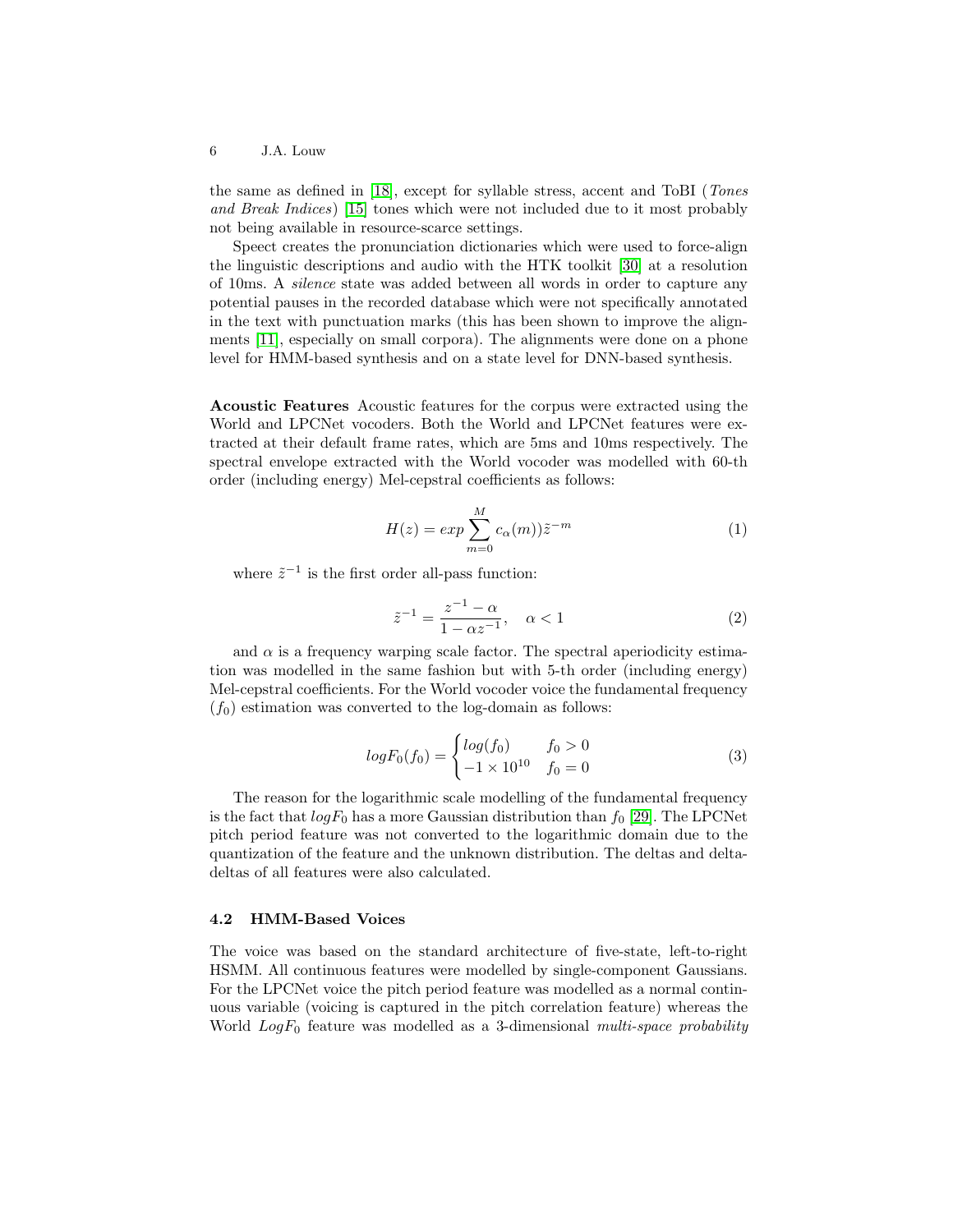distribution HMM (MSDHMM) [\[18\]](#page-12-1), as is standard practice [\[33\]](#page-13-0). The decision trees state clustering was done using a minimum description length (MDL) factor of 1.0. For both voices global variance [\[33\]](#page-13-0) was included.

Training of the HMM-based voices was done via custom scripts based on the standard demonstration script<sup>[2](#page-6-0)</sup> available as part of HTS [\[33\]](#page-13-0) (version 2.2). The custom scripts allow for the parallelization of the embedded re-estimation step on multi-core processors. Both voices train on an Intel i7 4-core, 8-thread CPU (2.80GHz) in about 1.5 hours. MLPG was used to smooth the generated features before synthesis, using the predicted means and variances of the acoustic features and their delta and delta-deltas. No post-filtering was applied.

#### <span id="page-6-1"></span>4.3 DNN-Based Voices

The extracted linguistic descriptions were converted to a vector containing a combination of binary encodings (for the phoneme identities and features) and positional information (as is done in [\[27\]](#page-12-9)).

Frame level positional information was also added to the state aligned linguistic descriptions in order to improve the granularity of the linguistic descriptions at the speech frame level. The positional information consisted of: the frame position within the HMM state and phoneme, the state position within the phoneme, and state and phoneme durations, as defined in [\[26\]](#page-12-10).

The input linguistic descriptions and frame level positional information vector consisted of 384 features and was normalised to the range of [0.01, 0.99], whilst the output vectors (the vocoder features) were normalised to zero mean and unit variance. For the World vocoder the output vector consisted of 198 features (60-th order spectral envelope, 5-th order aperiodicity estimation and  $f_0$  and their delta and delta-deltas), whilst for the LPCNet vocoder the output vector consisted of 60 features (18-th order Bark-scale spectral envelope, pitch period and pitch correlation and their delta and delta-deltas).

A hyperparemeter search for the basic architecture was conducted and we settled on a 4 hidden layer network, with 512 units per layer, for both the bottleneck model and the acoustic model in Fig. [1.](#page-3-1) The rectified linear unit (ReLU) activation function was used for the hidden layers, whilst the output layer was linear. The Adam optimisation algorithm [\[8\]](#page-11-13) was used together with a learning rate scheduler that lowers the learning rate when the validation loss reaches a plateau (the Adam optimisation algorithm adjusts the learning rate, it is the upper bound that we reduced). Our loss function was the mean squared error on the predicted acoustic features. The starting learning rate was fixed at 0.004.

For the bottleneck model we built 25 variations of voices with different configurations of the position of the hidden bottleneck layer, the size of the bottleneck layer and the bottleneck features context size used in the acoustic model. The test set was synthesized with each of these voices and objective measures (see Section [4.4\)](#page-8-0) applied in order to select the best model. MLPG was also used to

<span id="page-6-0"></span> $^2$ <http://hts.sp.nitech.ac.jp/>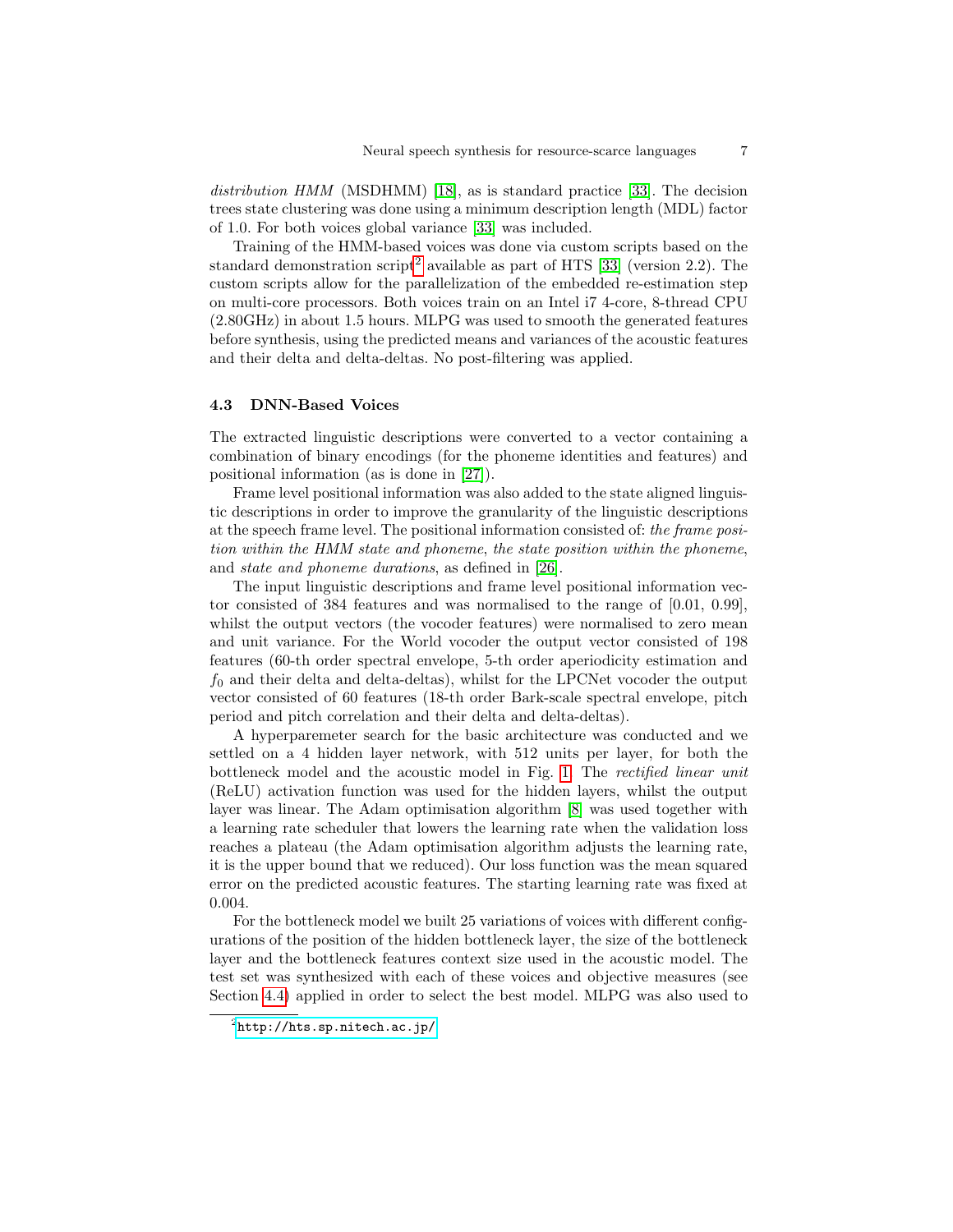<span id="page-7-0"></span>Table 1. A comparison between the objective results of the different configurations of the bottleneck model. MCD: Mel-cepstral distortion.  $f_0$  RMSE: Fundamental frequency root mean squared error (linear scale).  $f_0$  MAE: Fundamental frequency mean absolute error (linear scale).  $f_0$  VCE  $\%$ : Fundamental frequency voicing classification percentage error.

| Layer index      | <b>Bottleneck Context</b><br>size | size   |            | MCD (dB) $ f_0$ RMSE (Hz) $ f_0$ MAE (Hz) $ f_0$ VCE % |          |      |
|------------------|-----------------------------------|--------|------------|--------------------------------------------------------|----------|------|
| N/A              | N/A                               | N/A    | 5.7008     | 12.63                                                  | 7.39     | 7.59 |
| $\overline{0}$   |                                   | 11     | 5.6569     | 12.64                                                  | 6.94     | 7.86 |
|                  | 32                                | 23     | 5.6314     | 12.11                                                  | 6.82     | 7.48 |
|                  |                                   | 35     | 5.6663     | 13.54                                                  | $7.16\,$ | 8.03 |
|                  | 64                                | 11     | 5.6426     | 11.72                                                  | 6.46     | 7.59 |
|                  |                                   | 23     | 5.6449     | 13.31                                                  | 7.27     | 7.89 |
|                  |                                   | 35     | 5.6600     | 12.54                                                  | 7.03     | 7.50 |
|                  | 32                                | 11     | 5.7118     | 13.40                                                  | 7.60     | 7.52 |
|                  |                                   | 23     | 5.6984     | 12.62                                                  | 6.91     | 8.08 |
|                  |                                   | 35     | 5.6887     | 12.35                                                  | 6.84     | 8.09 |
| $\mathbf{1}$     |                                   | 11     | 5.6925     | 12.92                                                  | 7.35     | 7.98 |
|                  | 64                                | 23     | 5.6907     | 14.55                                                  | 7.92     | 8.34 |
|                  |                                   | 35     | 5.6731     | 13.28                                                  | 7.58     | 8.01 |
| $\boldsymbol{2}$ |                                   | 11     | 5.7322     | 14.87                                                  | 8.40     | 7.86 |
|                  | 32                                | 23     | 5.7259     | 13.25                                                  | 7.45     | 7.86 |
|                  |                                   | $35\,$ | $5.7339\,$ | 12.69                                                  | 7.60     | 8.01 |
|                  |                                   | 11     | 5.7173     | 14.26                                                  | 8.28     | 7.86 |
|                  | 64                                | 23     | 5.7084     | 13.04                                                  | 7.55     | 7.95 |
|                  |                                   | 35     | 5.6943     | 33.36                                                  | 8.57     | 7.82 |
| 3                | 32                                | 11     | 5.7093     | 12.39                                                  | 6.82     | 8.31 |
|                  |                                   | 23     | 5.7070     | 12.88                                                  | 6.99     | 7.60 |
|                  |                                   | 35     | 5.6959     | 14.53                                                  | 7.96     | 7.90 |
|                  |                                   | 11     | 5.6731     | 12.23                                                  | 7.14     | 7.60 |
|                  | 64                                | 23     | 5.6867     | 12.48                                                  | 7.18     | 8.13 |
|                  |                                   | $35\,$ | 5.7038     | 14.87                                                  | 7.10     | 8.06 |

smooth the generated features before synthesis, using the predicted means and their delta and delta-deltas, but in contrast to the HMM-based voices, a global pre-computed variance is used (because the model just predicts the means and not the variances). No post-filtering was applied.

Table [1](#page-7-0) gives the objective results of the 25 voices built in order to select the best combination of the position of the hidden bottleneck layer ("Layer index"), the size of the bottleneck layer ("Bottleneck size") and the bottleneck features context size ("Context size") as used in the acoustic model. The first entry in the table is a normal FFNN (without utilising the bottleneck scheme).

We settled on a hidden bottleneck in the first layer (Layer index  $= 0$ ) with a size of 64 units and a context size of 11. Even though the voicing classification percentage error and Mel-cepstral distortion of the first layer model with bottleneck size 32 and context size 23 was marginally less than our selected model,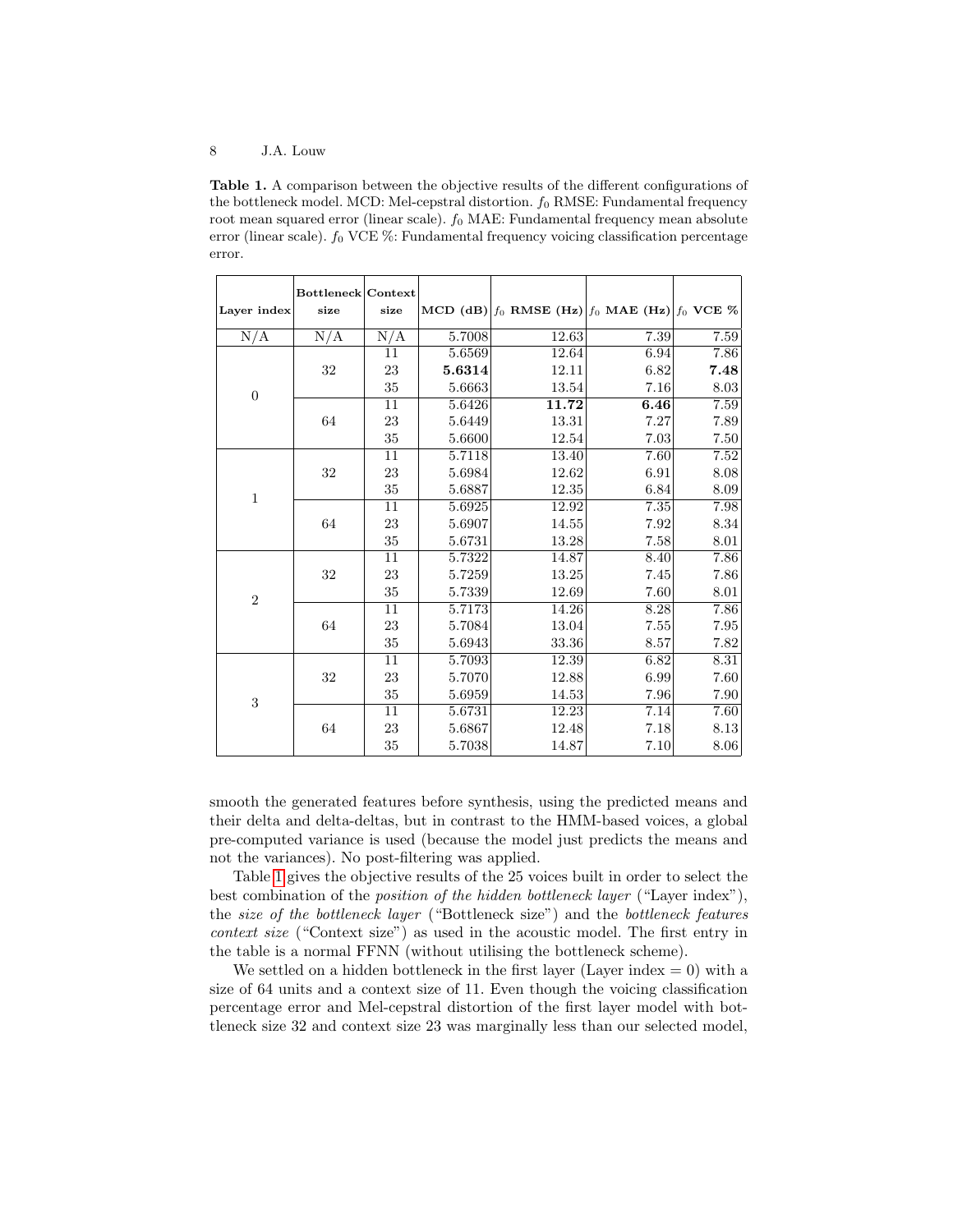| <b>System</b>     |        | MCD (dB) $ f_0$ RMSE (Hz) $ f_0$ MAE (Hz) $ f_0$ VCE % |       |       |
|-------------------|--------|--------------------------------------------------------|-------|-------|
| DNN LPCNet        | 5.6426 | 11.72                                                  | 6.46  | 7.59  |
| DNN World         | 5.3870 | 34.15                                                  | 7.53  | 10.93 |
| <b>HMM LPCNet</b> | 6.6260 | 23.07                                                  | 9.88  | 10.00 |
| HMM World         | 6.5512 | 28.00                                                  | 11.07 | 9.46  |

<span id="page-8-3"></span>Table 2. Results of objective measures of the final four voices used in the perceptual evaluation. MCD: Mel-cepstral distortion.  $f_0$  RMSE: Fundamental frequency root mean squared error (linear scale).  $f_0$  MAE: Fundamental frequency mean absolute error (linear scale).  $f_0$  VCE  $\%$ : Fundamental frequency voicing classification percentage error.

in-house testing could not discern the difference between the synthesized test sets of the two models and a model with a smaller context size should synthesize faster.

Based on this we built voices with the World and LPCNet features and synthesized the test set. Both voices train on an Intel i7 4-core, 8-thread CPU (2.80GHz) in about 1.5 hours (the same as the HMM-based voices), but we did the bulk of the training of the 25 voices used for determining the model parameters on Google Colab<sup>[3](#page-8-1)</sup> (which provides free GPUs) in about 35 minutes per voice. We did not train a new model for the LPCNet vocoder, but rather used one of the pre-trained models<sup>[4](#page-8-2)</sup>. This is significant because it shows that the vocoder can be trained on speech that is not from the same language as used during synthesis time.

#### <span id="page-8-0"></span>4.4 Results

The synthesized test set for each of the final four voices were done against the natural durations extracted from the alignments (see Section [4.1\)](#page-4-1).

Objective Measures In order to quantitatively compare our search for the bottleneck layer position, size and context size (see Section [4.3\)](#page-6-1), as well as the final voices we used the following objective measures:

- Mel-cepstral distortion (MCD), as defined in [\[9\]](#page-11-14).
- $f_0$  Root mean squared error (RMSE), as defined in [\[31\]](#page-12-11).
- $f_0$  Mean absolute error (MAE), this is similar to RMSE, but the MAE is less influenced by large outliers than RMSE.
- $f_0$  Voicing classification error (VCE), as defined in [\[31\]](#page-12-11).

Table [2](#page-8-3) gives the objective measures of the final four voices as defined in Sections [4.2](#page-5-0) and [4.3.](#page-6-1)

<span id="page-8-1"></span> $^3$ https:// $\verb|colab.research.google.com|$ 

<span id="page-8-2"></span> $^4$ https://media.xiph.org/lp ${\tt cnet/data/}$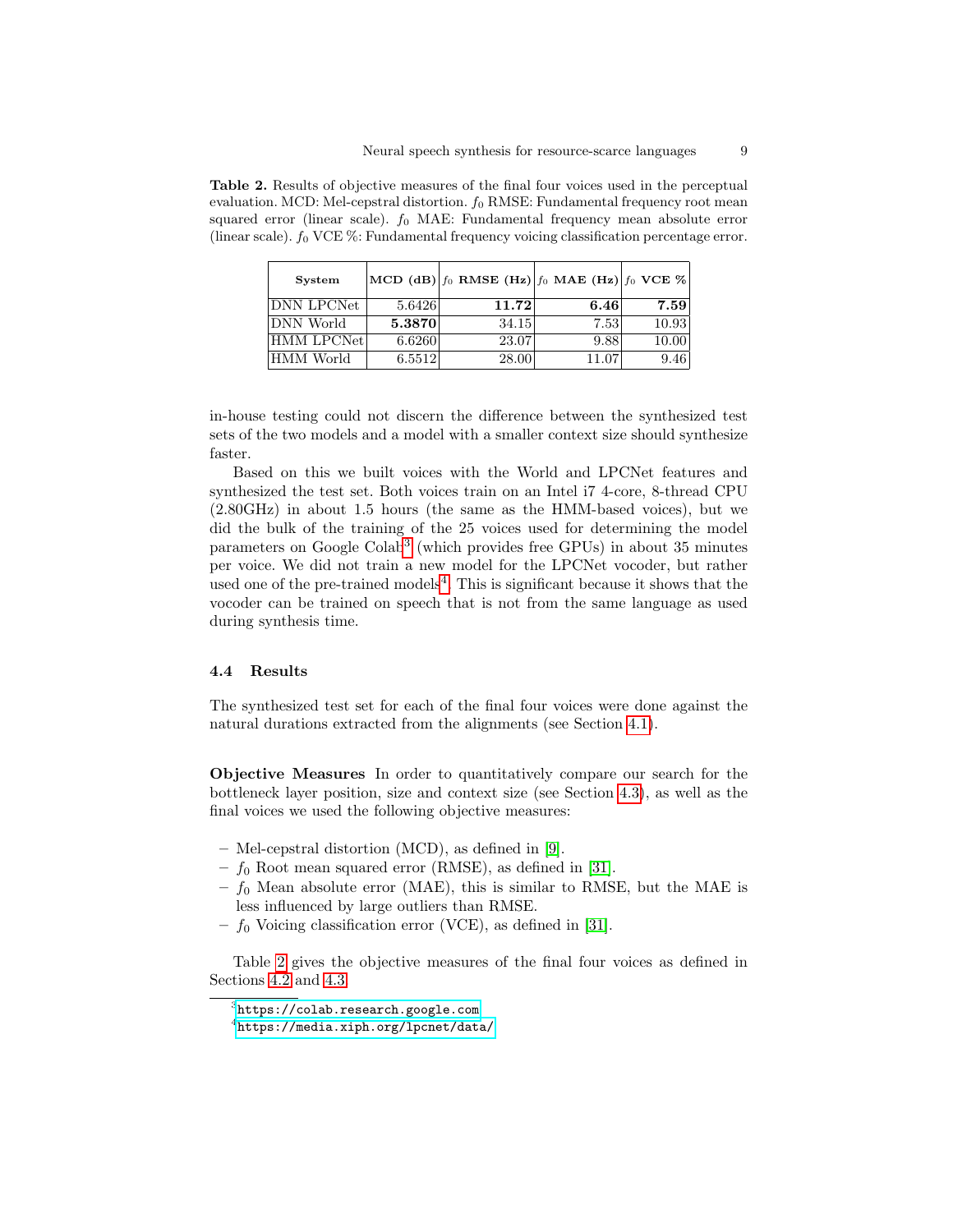

<span id="page-9-1"></span>Fig. 2. Aggregated MUSHRA test results. Box edges are at 25 and 75% quantiles. The notches represent the confidence interval around the median, while the diamond markers  $(\diamond)$  are the means. The values at the bottom are the mean MUSHRA naturalness scores of the four compared voices (at a 95% confidence level).

<span id="page-9-2"></span>Table 3. Statistically significant differences in naturalness between the voice pairs are indicated by a solid black circle  $(\bullet)$ , while non-significant differences are indicated by a non-solid circle  $( \bigcirc).$ 

|            |  | DNN LPCNet DNN World HMM LPCNet HMM World |  |
|------------|--|-------------------------------------------|--|
| DNN LPCNet |  |                                           |  |
| DNN World  |  |                                           |  |
| HMM LPCNet |  |                                           |  |
| HMM World  |  |                                           |  |

Subjective Measures For subjective evaluation we ran a web-based MUltiple Stimuli with Hidden Reference and Anchor (MUSHRA)  $[5]$  listening test<sup>[5](#page-9-0)</sup>. The participants were asked to rate the stimuli in terms of naturalness, given the reference speech recording. 34 people participated, and after post-screening 20 participants remained (the minimum to be significant [\[5\]](#page-11-15)). Participants who scored the hidden reference stimuli less than 90 for more than 20% of the test set were removed. The results are given in Figure [2.](#page-9-1)

We also calculated the Wilcoxon signed-rank test to determine if the results in Figure [2](#page-9-1) are statistically significant between the voice pairs. The results are given in Table [3.](#page-9-2)

<span id="page-9-0"></span><sup>5</sup>Speech samples available at [https://abylouw.github.io/fair2019\\_samples.](https://abylouw.github.io/fair2019_samples.html) [html](https://abylouw.github.io/fair2019_samples.html)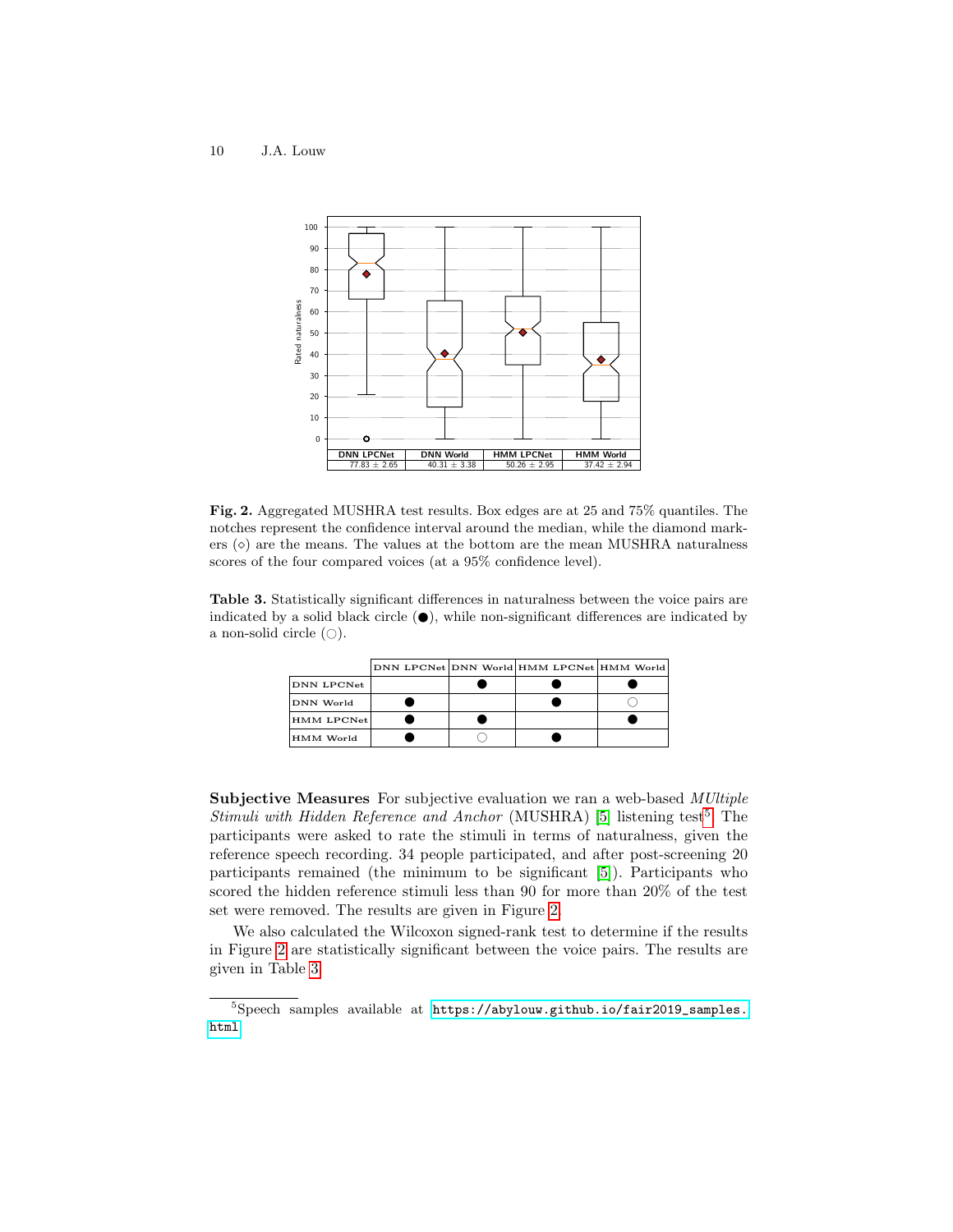### <span id="page-10-0"></span>5 Discussion and Conclusion

It is interesting to note that the DNN World voice had the lowest MCD in comparison to the reference test set and that this does not translate into better perceived quality. The RMSE value of the DNN World voice is relatively high in comparison to the other voices, but this is due to one outlier in the test set, and therefore we also calculated the MAE. In total there were 200 combined observations (20 participants and 10 audio sequences) of the DNN LPCNet voice and the hidden reference (the MUSHRA subjective assessment has a hidden reference waveform). Of the 200 combinations, there were 52 instances where the DNN LPCNet voice was rated equal or better than the reference recording. Although not statistically significant, it is still remarkable given that the corpus is less than 1 hour in duration and that the synthesized test samples were not seen by the model during the training stage.

In this work we found that the possible gains brought on by the move from an HMM-based acoustic model to a DNN-based acoustic model seem to be dependent on the specific vocoder, as there is not a statistically significant difference in the subjective evaluation results between the HMM World and DNN World voices, but there is a significant difference between the HMM LPCNet and DNN LPCNet voices. It might be that our chosen architecture was too small for the size of the feature set of the World vocoder (198 features) and this will require more tests in the future. Another possible reason is that the DNN architecture can learn the LPCNet features better than the HMM architectures, as the difference as found in the subjective naturalness tests between DNN LPCNet and DNN World are much larger than between HMM LPCNet and HMM World.

In terms of training time the difference between the traditional HMM-based voices and the proposed architecture for the DNN-based voices are negligible on CPUs, but the DNN-based voices can utilise GPUs for training which more than halves the training time. In terms of run-time we found that the HMM-based voices are about 27.83 times faster than real time, whilst the proposed architecture for the DNN-based voices is about 5.25 times faster than real time, both on a Intel i7 4-core, 8-thread CPU (2.80GHz). The HMM-based voices are thus about 5.3 times faster than the DNN-based voices. In our view this is not a significant hindrance towards the adoption of the proposed DNN-based architecture, as the naturalness improvements brought on outweigh the speed deficit and the proposed DNN-based architecture can still be utilised in real time settings. In preliminary tests we also found that by using a sliding-window approach to the MLPG parameter smoothing calculation utilising only the bottleneck context size for the number of acoustic frames we can synthesize speech in a streaming fashion with minimal loss in synthesized speech quality (imperceivable) versus using the all the acoustic frames of the whole utterance.

In future work we will focus on the duration model as well as intonation. The tonal languages in South Africa represent a significant challenge for speech synthesis, especially given the resource-scarce environment. We will also explore using variational autoencoders (VAE) for the bottleneck model, given their ability to learn a latent space.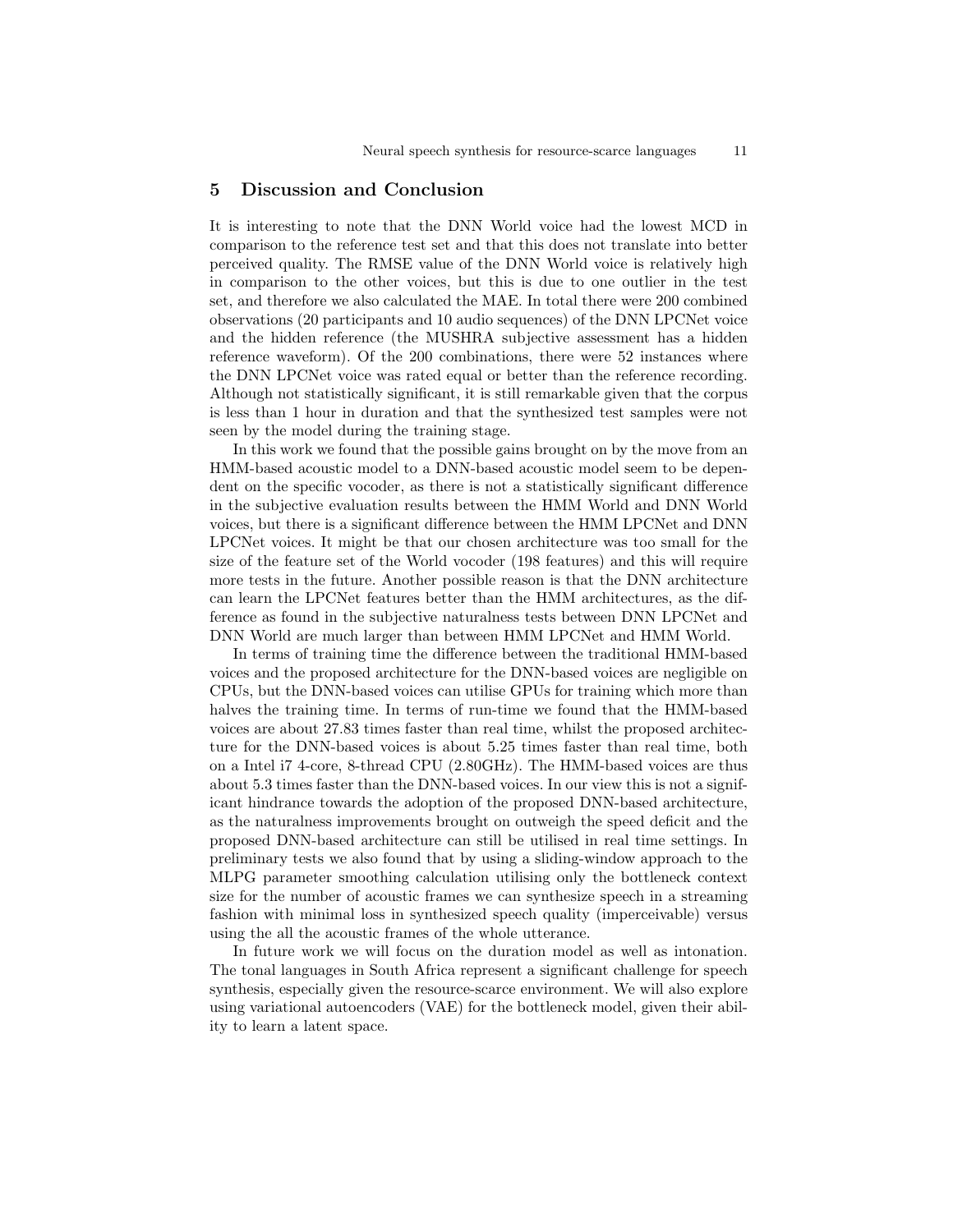# References

- <span id="page-11-3"></span>1. Black, A.W.: CMU Wilderness Multilingual Speech Dataset. In: ICASSP 2019- 2019 IEEE International Conference on Acoustics, Speech and Signal Processing (ICASSP). pp. 5971–5975. IEEE (2019)
- <span id="page-11-4"></span>2. Campbell, N.: Developments in corpus-based speech synthesis: Approaching natural conversational speech. IEICE transactions on information and systems  $88(3)$ , 376–383 (2005)
- <span id="page-11-0"></span>3. Chung, Y.A., Wang, Y., Hsu, W.N., Zhang, Y., Skerry-Ryan, R.: Semi-Supervised Training for Improving Data Efficiency in End-to-End Speech Synthesis. arXiv e-prints arXiv:1808.10128 (Aug 2018)
- <span id="page-11-1"></span>4. Fujimoto, T., Hashimoto, K., Oura, K., Nankaku, Y., Tokuda, K.: Impacts of Input Linguistic Feature Representation on Japanese End-to-End Speech Synthesis. In: 10th ISCA Speech Synthesis Workshop. ISCA, Vienna, Austria (2019)
- <span id="page-11-15"></span>5. ITU-R, R.: BS. 1534-1. Method for the subjective assessment of intermediate sound quality (MUSHRA). International Telecommunications Union, Geneva (2001)
- <span id="page-11-8"></span>6. Kalchbrenner, N., Elsen, E., Simonyan, K., Noury, S., Casagrande, N., Lockhart, E., Stimberg, F., van den Oord, A., Dieleman, S., Kavukcuoglu, K.: Efficient Neural Audio Synthesis. arXiv e-prints arXiv:1802.08435 (Feb 2018)
- <span id="page-11-5"></span>7. King, S.: Measuring a decade of progress in text-to-speech. Loquens 1(1), 2386– 2637 (2014)
- <span id="page-11-13"></span>8. Kingma, D.P., Ba, J.: Adam: A method for stochastic optimization. arXiv preprint arXiv:1412.6980 (2014)
- <span id="page-11-14"></span>9. Kominek, J., Schultz, T., Black, A.W.: Synthesizer voice quality of new languages calibrated with mean mel cepstral distortion. In: Spoken Languages Technologies for Under-Resourced Languages (2008)
- <span id="page-11-10"></span>10. Louw, J.A.: Speect: a multilingual text-to-speech system. In: Proceedings of the Nineteenth Annual Symposium of the Pattern Recognition Association of South Africa. pp. 165–168. Cape Town, South Africa (November 2008)
- <span id="page-11-12"></span>11. Louw, J.A., Moodley, A.: Speaker Specific Phrase Break Modeling with Conditional Random Fields for Text-to-Speech. In: Pattern Recognition Association of South Africa and Robotics and Mechatronics International Conference (PRASA-RobMech). pp. 1–6. IEEE, Stellenbosch, South Africa (December 2016)
- <span id="page-11-6"></span>12. Morise, M., Yokomori, F., Ozawa, K.: WORLD: a vocoder-based high-quality speech synthesis system for real-time application. IEICE TRANSACTIONS on Information and Systems 99(7), 1877–1884 (2016)
- <span id="page-11-9"></span>13. van Niekerk, D., de Waal, A., Schl¨unz, G.: Lwazi II Afrikaans TTS Corpus. <https://hdl.handle.net/20.500.12185/443> (November 2015), ISLRN: 570-884- 577-153-6
- <span id="page-11-2"></span>14. Shen, J., Pang, R., Weiss, R.J., Schuster, M., Jaitly, N., Yang, Z., Chen, Z., Zhang, Y., Wang, Y., Skerry-Ryan, R., Saurous, R.A., Agiomyrgiannakis, Y., Wu, Y.: Natural TTS Synthesis by Conditioning WaveNet on Mel Spectrogram Predictions. arXiv e-prints arXiv:1712.05884 (Dec 2017)
- <span id="page-11-11"></span>15. Silverman, K., Beckman, M.E., Pitrelli, J., Ostendorf, M., Wightman, C., Price, P., Pierrehumbert, J., Hirschberg, J.: ToBI: a standard for labeling English prosody. In: Proceedings of the Second International Conference on Spoken Language Processing (ICSLP). pp. 867–870. Alberta, Canada (October 1992)
- <span id="page-11-7"></span>16. Sproat, R., Olive, J.: An Approach to Text-to-Speech Synthesis. In: Kleijn, W., Paliwal, K. (eds.) Speech Coding and Synthesis. pp. 611–633. Elsevier, Amsterdam, Netherlands (1995)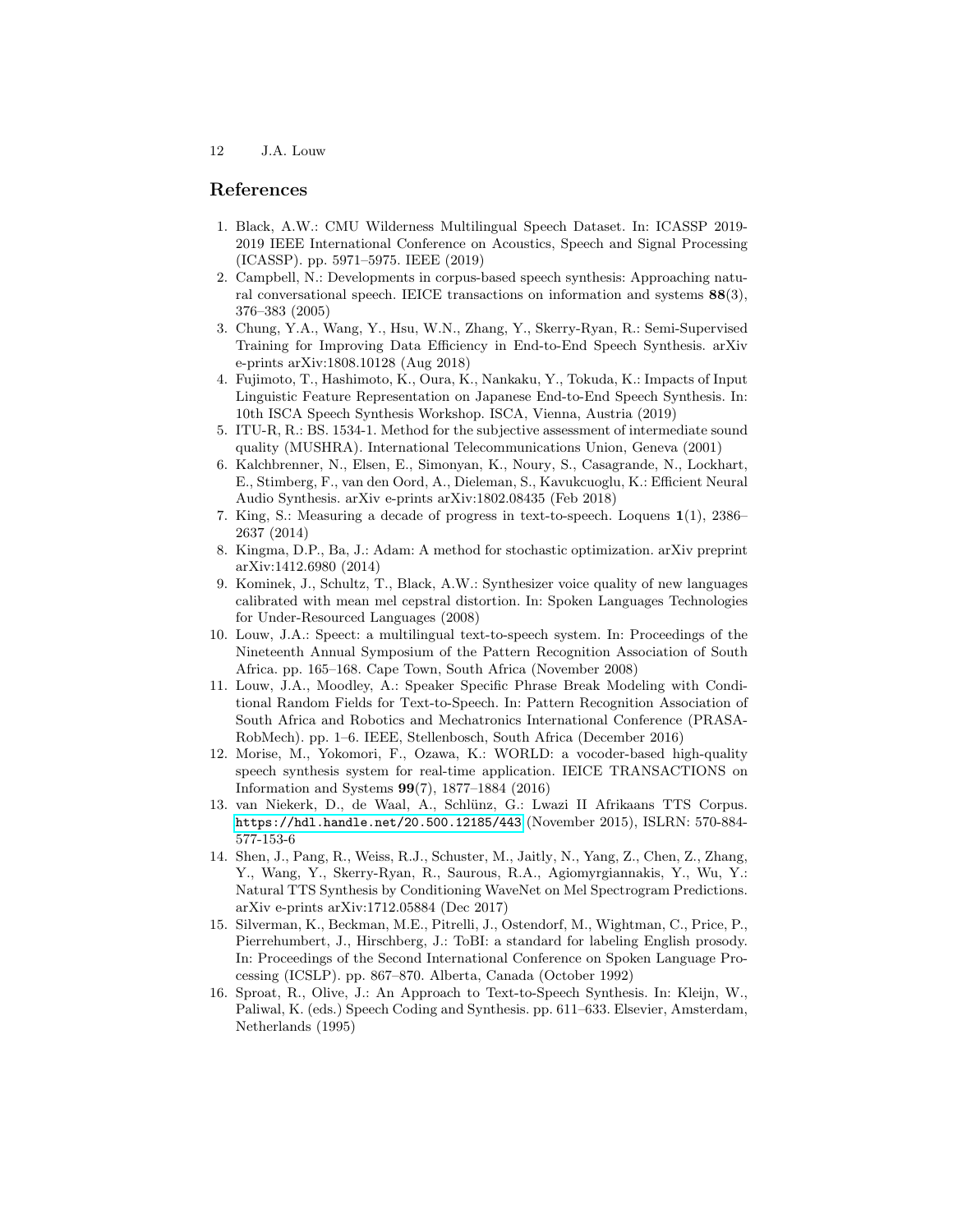- 17. Tachibana, H., Uenoyama, K., Aihara, S.: Efficiently Trainable Text-to-Speech System Based on Deep Convolutional Networks with Guided Attention. arXiv eprints arXiv:1710.08969 (Oct 2017)
- <span id="page-12-1"></span>18. Tokuda, K., Nankaku, Y., Toda, T., Zen, H., Yamagishi, J., Oura, K.: Speech synthesis based on hidden Markov models. Proceedings of the IEEE 101(5), 1234– 1252 (2013)
- <span id="page-12-2"></span>19. Tokuda, K., Yoshimura, T., Masuko, T., Kobayashi, T., Kitamura, T.: Speech parameter generation algorithms for HMM-based speech synthesis. In: 2000 IEEE International Conference on Acoustics, Speech, and Signal Processing. Proceedings (Cat. No. 00CH37100). vol. 3, pp. 1315–1318. IEEE (June 2000)
- <span id="page-12-5"></span>20. Valin, J.M., Skoglund, J.: A Real-Time Wideband Neural Vocoder at 1.6 kb/s Using LPCNet. arXiv preprint arXiv:1903.12087 (2019)
- <span id="page-12-6"></span>21. Valin, J.M., Skoglund, J.: LPCNet: Improving neural speech synthesis through linear prediction. In: ICASSP 2019-2019 IEEE International Conference on Acoustics, Speech and Signal Processing (ICASSP). pp. 5891–5895. IEEE (2019)
- 22. van den Oord, A., Dieleman, S., Zen, H., Simonyan, K., Vinyals, O., Graves, A., Kalchbrenner, N., Senior, A., Kavukcuoglu, K.: WaveNet: A Generative Model for Raw Audio. arXiv e-prints arXiv:1609.03499 (Sep 2016)
- 23. Wang, Y., Skerry-Ryan, R., Stanton, D., Wu, Y., Weiss, R.J., Jaitly, N., Yang, Z., Xiao, Y., Chen, Z., Bengio, S., Le, Q., Agiomyrgiannakis, Y., Clark, R., Saurous, R.A.: Tacotron: Towards End-to-End Speech Synthesis. arXiv e-prints arXiv:1703.10135 (Mar 2017)
- 24. Watts, O., Henter, G.E., Fong, J., Valentini-Botinhao, C.: Where do the improvements come from in sequence-to-sequence neural TTS? In: 10th ISCA Speech Synthesis Workshop. ISCA, Vienna, Austria (September 2019)
- <span id="page-12-4"></span>25. Wu, Z., King, S.: Improving trajectory modelling for dnn-based speech synthesis by using stacked bottleneck features and minimum generation error training. IEEE/ACM Transactions on Audio, Speech and Language Processing (TASLP) 24(7), 1255–1265 (2016)
- <span id="page-12-10"></span>26. Wu, Z., Valentini-Botinhao, C., Watts, O., King, S.: Deep neural networks employing multi-task learning and stacked bottleneck features for speech synthesis. In: 2015 IEEE international conference on acoustics, speech and signal processing (ICASSP). pp. 4460–4464. IEEE (2015)
- <span id="page-12-9"></span>27. Wu, Z., Watts, O., King, S.: Merlin: An Open Source Neural Network Speech Synthesis System. In: SSW. pp. 202–207 (2016)
- <span id="page-12-0"></span>28. Yamagishi, J.: An Introduction to HMM-Bbased Speech Synthesis. Tech. rep., The Centre for Speech Technology Research, The University of Edinburgh (October 2006)
- <span id="page-12-8"></span>29. Yamagishi, J., King, S.: Simple methods for improving speaker-similarity of HMMbased speech synthesis. In: 2010 IEEE International Conference on Acoustics, Speech and Signal Processing. pp. 4610–4613. IEEE (2010)
- <span id="page-12-7"></span>30. Young, S., Evermann, G., Gales, M., Hain, T., Kershaw, D., Liu, X., Moore, G., Odell, J., Ollason, D., Povey, D., et al.: The HTK book. Cambridge University Engineering Department 3, 175 (2002)
- <span id="page-12-11"></span>31. Yu, K., Young, S.: Continuous f0 modeling for hmm based statistical parametric speech synthesis. IEEE Transactions on Audio, Speech, and Language Processing 19(5), 1071–1079 (2010)
- <span id="page-12-3"></span>32. Ze, H., Senior, A., Schuster, M.: Statistical parametric speech synthesis using deep neural networks. In: 2013 ieee international conference on acoustics, speech and signal processing. pp. 7962–7966. IEEE (2013)